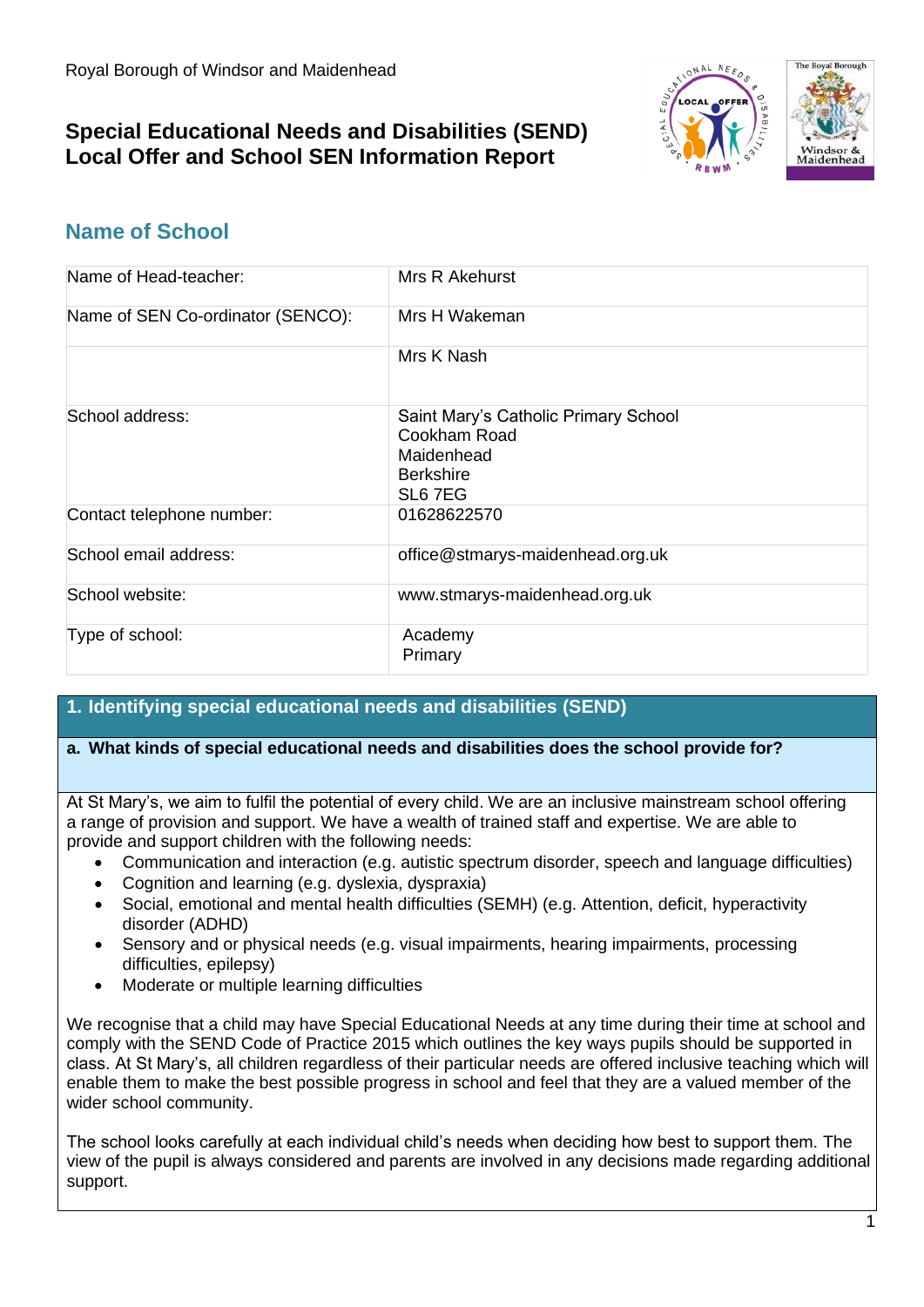#### **b. How does the school know if children and young people have special educational needs and disabilities and need extra help?**

We strive to identify a child with SEND as early as possible and ensure provision is in line with the SEND Code of Practice 2015.

Some children will have already been identified with SEND when they arrive in Reception. If this is the case, we will liaise with the previous setting prior to the child joining us. This will ensure a smooth transition occurs and that the child's needs continue to be met. Prior work may involve visiting the nursery setting, liaising with parents, offering additional visits and making contact with other agencies if they are involved.

If a child has not already been identified as SEND, concerns may be raised by either teaching staff or parents. Teachers are able to meet with the SENCO at any time if they wish to raise a concern about a child. Parents are welcome to raise concerns about their child's progress at any time by making an appointment with either the class teacher or SENCO.

When concerns have been raised, interventions will be put in place to support the child. If the child still does not make adequate progress, they will be entered on the SEN Register. Throughout this process, the pupil and parents will be kept informed usually by meeting together to discuss interventions planned and to set targets. The child's progress is monitored in relation to individual targets set.

Some children may require additional support from outside support services such as the Educational Psychologist, the Autism Outreach Team (Shine), Occupational Therapy, Speech and Language Therapy, Physiotherapy or the Early Help Team. The school and parents will then work closely with identified outside services providing further support and the school will monitor progress.

#### **c. What should I do if I think my child/young person may have special educational needs/disabilities?**

Nobody knows a child better than their parents and so we want to know if you have any concerns. In the first instance, parents should raise their concerns with their child's class teacher. The class teacher will then liaise with the SENCO about your concerns. The SENCO at St Mary's is Helen Wakeman.

# **2. Support the school provides for children and young people with SEND**

#### **a. What teaching strategies do you use to support children with special educational needs and disabilities?**

All pupils receive quality first teaching with tasks differentiated and scaffolded to meet the individual needs of pupils. All support staff in classes are made aware of the individual needs and assist in supporting the children to ensure that their progress is maximised.

Resources and strategies used may include the following:

- visual timetables,
- visual prompts,
- mind and word mapping,
- key topic vocabulary given prior to the teaching of a new topic,
- storyboards,
- A 'First, Next Then, Last' template.
- Regular specific intervention groups
- Sloping desks
- Occupational Therapy cushions

Some pupils will have an Education and Health Care Plan where specific provision is outlined.

All children have the opportunity to talk about their learning and receive positive daily feedback to help them progress further.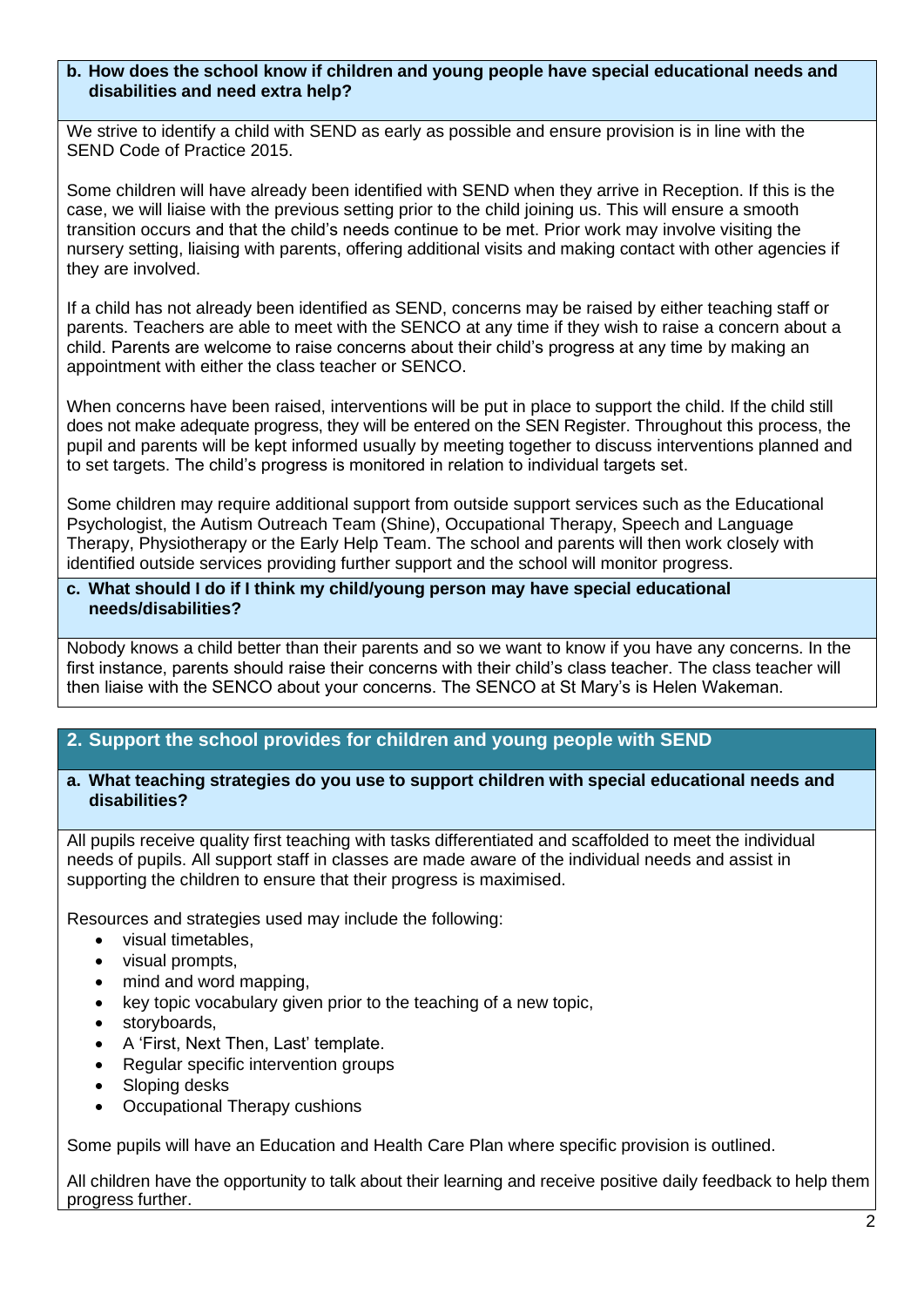## **b. What additional support is available to help my child with their learning including specific interventions provided and adaptations to the curriculum and learning environment?**

Intervention programmes provided include:

- Precision English
- **Precision Maths**
- Maths intervention small group targeted teaching
- Phonics small group teaching
- Behavioural Management
- ELSA (Emotional Literacy Support)
- Pastoral Assistance
- Speech and Language Therapy The School has an ELKLAN trained TA who works on weekly speech and language programs overseen by a SALT
- Whole school Growth Mind-set
- NELI an early language intervention programme

Staffing provided:

- SENCO oversees provision for children identified as having SEND.
- 2 HLTAs
- 1 ELKLAN trained Teaching Assistant who works on weekly speech and language programs overseen by a SALT
- A Parent Support Advisor
- Teaching Assistants allocated in Early Years Foundation Stage and in other classrooms where needs and funding allows. Teaching assistants work either on a one to one basis with children or with small groups.
- A Mental Health Lead Teacher

Specialist outside agencies:

- SHINE (Autistic Support)
- Early Help Team
- S.A.L.T (Speech and Language Therapy)
- Occupational Therapy
- Educational Psychologist
- **Physiotherapy**
- Well Being and Behaviour Support Team

## **c. How is the decision made about what type and how much support my child/young person will receive?**

To assess the type and level of support necessary, the school will use a combination of formal assessments, informal identification of needs by teachers, parental concerns and observations by the SENCO or specialist external agencies. All pupils with SEND have a SEN (Special Educational Needs) Support Plan to track the support provided and its impact. These are reviewed termly and adjustments made according to the pupl's progress Teaching assistants are used both within the classroom and to support intervention groups based on specific needs.

For pupils with Education Health and Care plans, the amount and type of provision recommended to progress learning will be specified in the plan. For children assessed by the Educational Psychologist, Speech and language team or Occupational Therapy team, recommendations made about the type and frequency of support necessary will be implemented.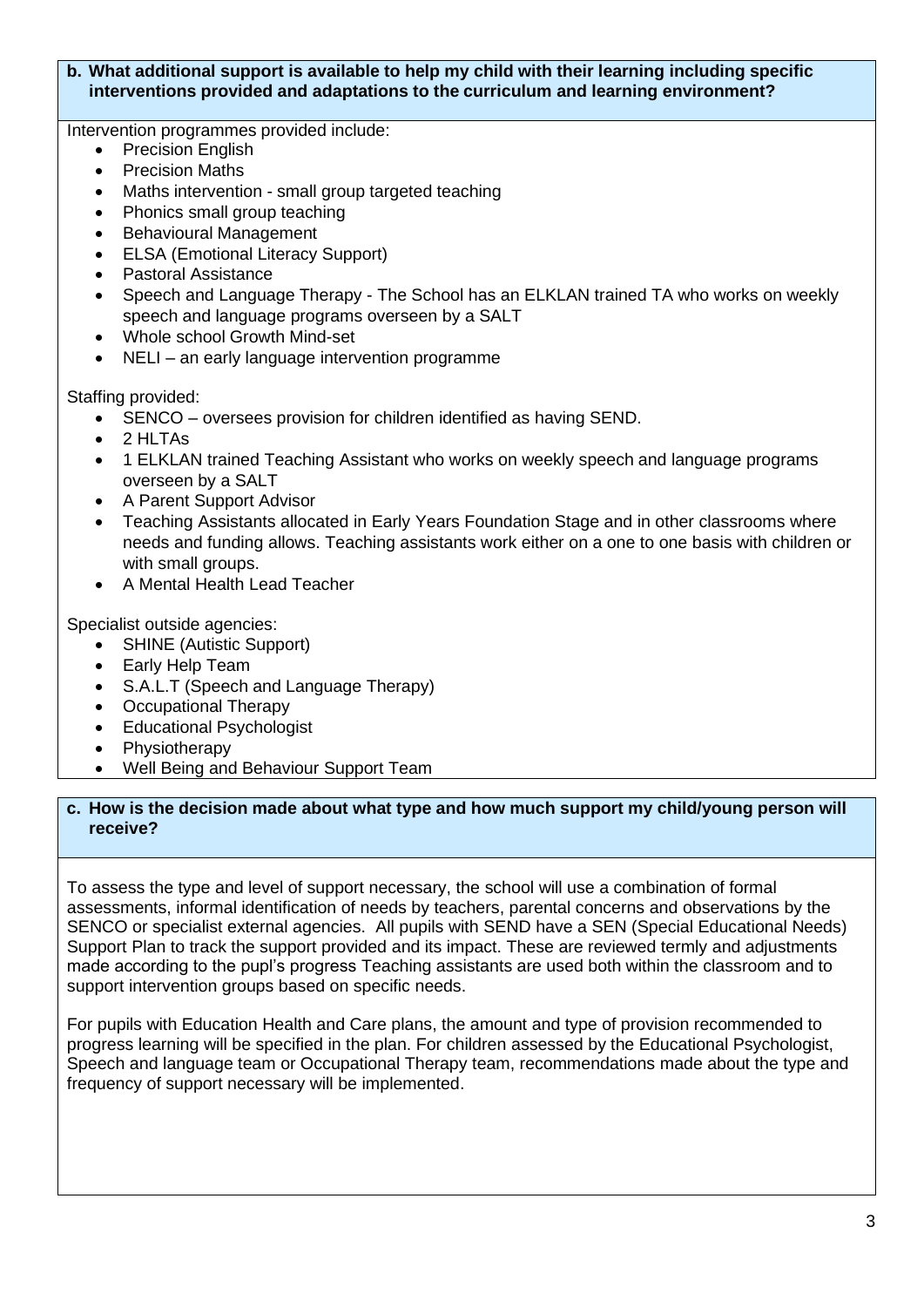#### **d. How will I (the parent) be involved in planning for and supporting my child/young person's learning?**

The school has an open door policy and aims to establish a reciprocal relationship with parents as partners in their child's learning and development. This is achieved through good communication/information and by using resources flexibly to meet needs.

We communicate with parents through:

- Newsletters
- Telephone calls, emails and letters home
- Home-school books where appropriate
- Regular meetings with the teacher
- Annual Reviews for children with an EHCP (Education and Health Care Plan)
- Attendance at sessions involving outside agencies (Speech and language Therapist, Occupational Therapist, Educational Psychologist etc)

Parents are kept fully informed by the class teacher and are always welcome to meet with the SENCO. The school can provide parents with further information on various aspects of our approach to SEND, as well as signposting parents to information regarding local services and support groups.

Parents are invited to contribute to their child's SEN Support Plan and receive a copy of this. If a pupil has an EHCP then an Annual Review meeting takes place that parents attend and contribute. Should it be deemed necessary, an Interim Review may also be held at any point.

Parent views, ideas, help and involvement are very much welcomed and valued by school staff; we strongly believe in a positive parent partnership.

#### **e. How will my child be involved in his/her own learning and decisions made about his/her learning?**

Children are regularly involved in assessing their progress in lessons. Pupil views are always included in SEN Support Plan reviews and in monitoring success with targets set. Children are given a chance to voice their own opinions in EHCP plan requests and Annual Reviews. Building self-confidence and maintaining self-esteem is extremely important for all pupils experiencing any kind of challenge. The school aims to deal sensitively with all special needs issues and greatly values all pupils' thoughts and opinions

Staff provide comprehensive pastoral support to ensure that all pupils feel that their strengths, aptitudes, and achievements are fully valued.

## **3. Children and young people's progress**

## **a. How do you check and review my child/young person's progress?**

Teachers continuously assess and monitor progress. Termly pupil progress meetings take place for all children where teachers discuss children's progress and agree further support.

All children on the SEND register have a SEN support plan. This is reviewed at least three times a year by the class teacher to track progress against their targets using the Assess, Plan, Do, Review cycle.

The SENCO will also meet termly with each class teacher to review Pupil progress for each child on the SEND register. SEN Support Plans are working documents and may be amended as a result. They can be amended at any time to reflect the current position.

Pupil's individual SALT targets are reviewed in consultation with the Speech and Language Therapist. Progress of ASD pupils are reviewed with SHINE (Autistic Support) termly.

Pupils with an EHCP will always have an Annual Review to discuss all aspects of their plan. Should the need arise, interim reviews are also arranged.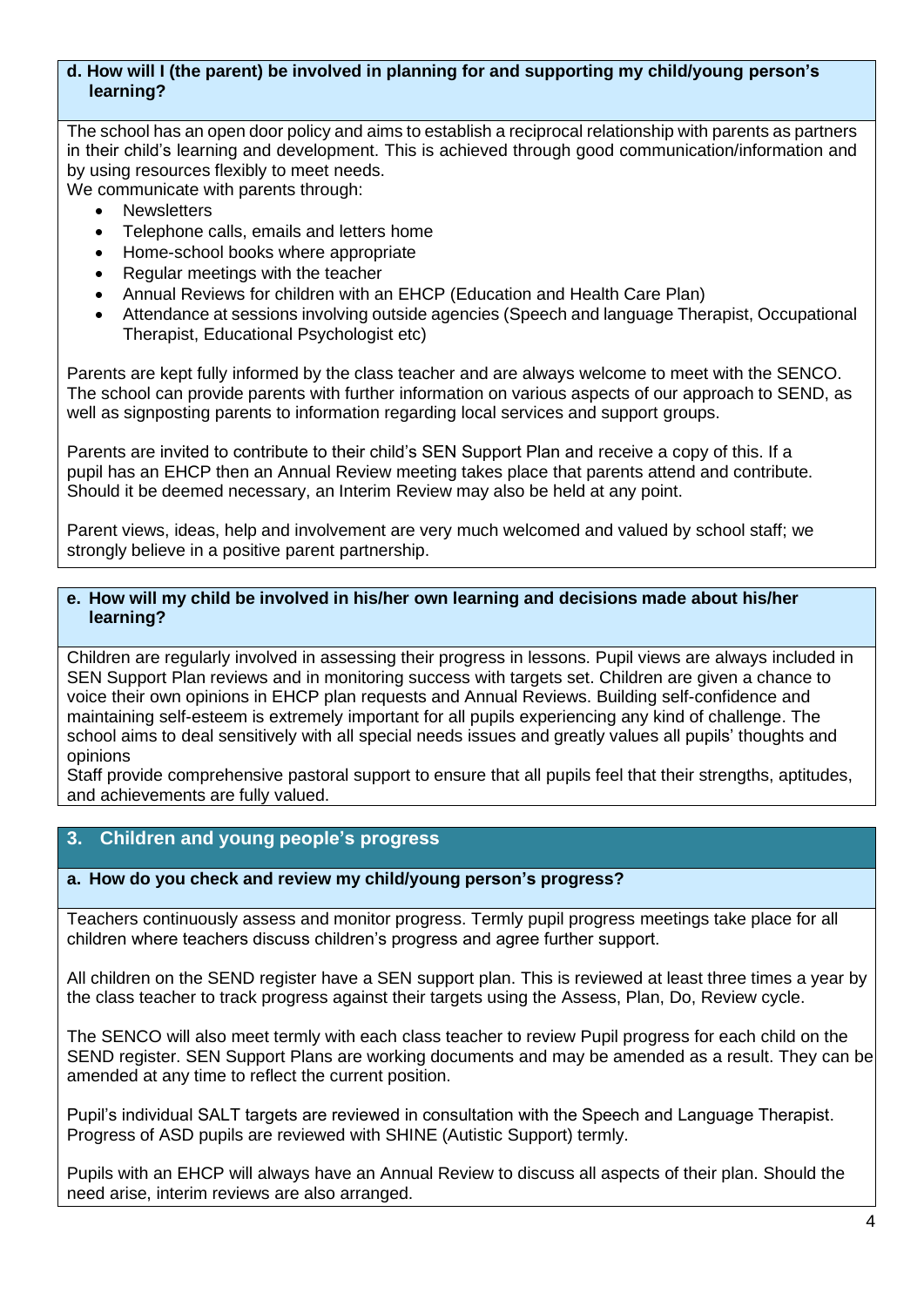#### **b. How do you involve my child/young person and parents in those reviews?**

We follow the guidance and recommendations stated in the SEND Code of Practice 2015:

- Pupil's views and feelings regarding their learning are important and considered
- Pupils where possible are involved and participate in the decisions been taken and provided with information to help them make informed choices about what happens next
- When holding Annual Reviews for pupils with an EHCP they are encouraged to share their aspirations and views
- Regular review of targets provides an opportunity for pupils to articulate how they are doing against them. Where appropriate, children are encouraged to contribute to the setting of new targets

Pupil voice is respected, encouraged and valued.

#### **c. How do you know if the provision for children and young people with SEND at your school is working?**

- The Quality First Teaching provided for all children, is continuously monitored by Senior leaders and the SENCO.
- Teachers use continuous assessment to monitor progress of each child using a range of assessment strategies.
- The success of each specific intervention is assessed and informs the next steps for the child. If there is no success within a short space of time, then in line with our "assess, plan, do review" cycle, we carry out further assessments, try additional interventions and, if necessary, involve outside agency support.
- All members of staff involved with a child have a clear understanding of the learning and developmental needs and the desired outcomes for the chid in their care.

# **4. Support for overall well-being**

#### **a. What support is available to promote my child/young person's emotional and social development?**

The school has:

- An Emotional Literacy Support assistant (ELSA) who sees pupils both in very small groups and individually.
- Trained Teaching Assistants who can run small social skills / friendship groups for pupils requiring help and support with social and emotional communication/confidence issues
- A Parent Advisor who can provide advice to the families of children with social, emotional and mental health needs
- Teaching staff who attend INSET days to further their CPD in all matters SEND including best practise in delivering quality first teaching to all.
- A comprehensive anti-bullying and SEND policy.

For specific concerns the school may contact Child and Adolescent Mental Health Service (CAMHS) for guidance and involvement. The social and emotional health of children is closely monitored by staff and any concerns raised either in school or at home are raised with the SENCO. These children may then be assessed and an appropriate intervention introduced depending on need.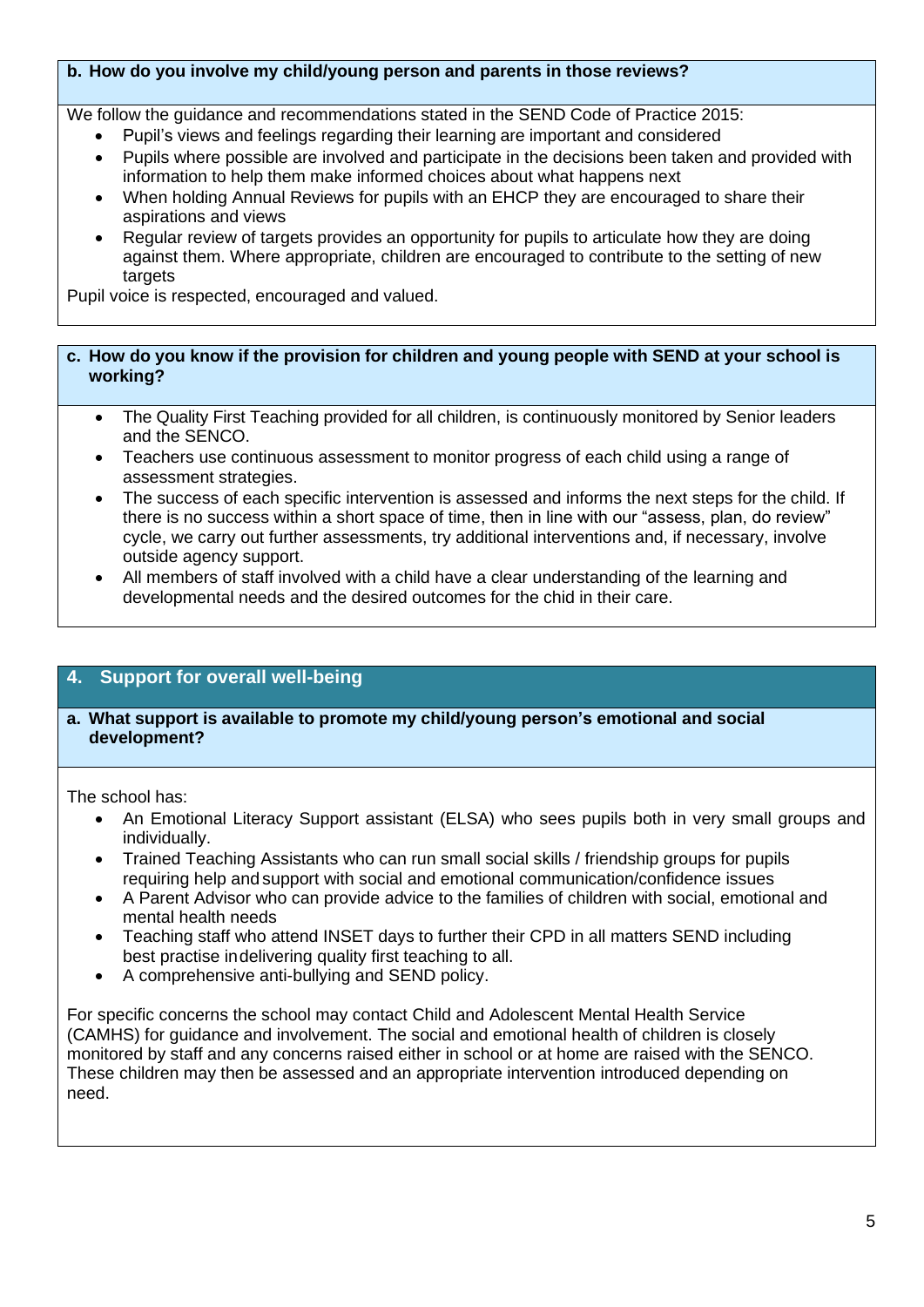# **5. Preparation for new and next steps**

## **a. How will you help and prepare my child to join your school?**

We take great care to ensure we welcome new children and their parents into St Mary's Prior to children joining, we hold meetings with the relevant professionals from the previous school/nursery setting and with any agencies involved with the child. With good communication and planning central to the process, all plans and strategies are shared. Children and parents are encouraged/invited to view the school and to talk to the relevant staff. Children are encouraged to visit on several mornings/afternoons when they will meet their new teacher and other key members of the teaching team and familiarise themselves with the classroom/school. A new school passport is often provided; this includes pictures of those key members of staff who will be involved in their care along with key rooms/facilities. This can be used at home by the family to support transition. As all needs are assessed on an individual basis, the school can tailor any personalised transition plan to suit the needs of the individual child

**b. How will you prepare my child young people to join their next year group/school/college/ stage of education or life?**

Transitions for children with SEND are supported and coordinated by our SENCO. We will offer any guidance and help that we can.

#### Transitions to a new school:

Once a transition setting has been confirmed, we liaise on a regular basis with the relevant staff from the receiving school. Where appropriate, we will arrange visits and accompany children to their new school. Staff from the new setting are encouraged to visit St Mary's to meet the child and observe them in their current setting. For children with an EHCP, we have a summer term review and invite the SENCO from the new school to attend so that they can became familiar with the child's needs. We have an extensive transition program for Y6 children who are worrying about their next school. All records are forwarded to the new school. Support is provided for parents when considering schools for transition, which may include accompaniment to prospective schools.

#### Transitions to the next year group:

Pupils with SEND will be supported to make a positive transition to their next year group by visiting the classroom and talking with a Teaching Assistant, class teacher or SENCO any concerns they have about moving on. The new class teacher receives detailed information about each child's specific needs.

Additional support available for transitions: School Passport with pictures of key staff and rooms/facilities Social stories to prepare for the change Other visual support materials

## **6. Accessibility and specialist equipment**

- **a. How accessible is the school environment?** *(A link to the School's Accessibility Plan can be found in section 8b)*
- **Is your school wheelchair accessible?** Saint Marys is wheelchair accessible. All corridors and doorways are accessible, although there are no automatically opening doors.
- **Have adaptations been made to the auditory and visual environment?** No we have not needed to make any adaptions.
- **What changing & toilet facilities does the school have for children and young people with SEND?**

St Mary's has 2 disabled toilets.

• **Do you have disabled car parking for parents?** 1 disabled parking space is available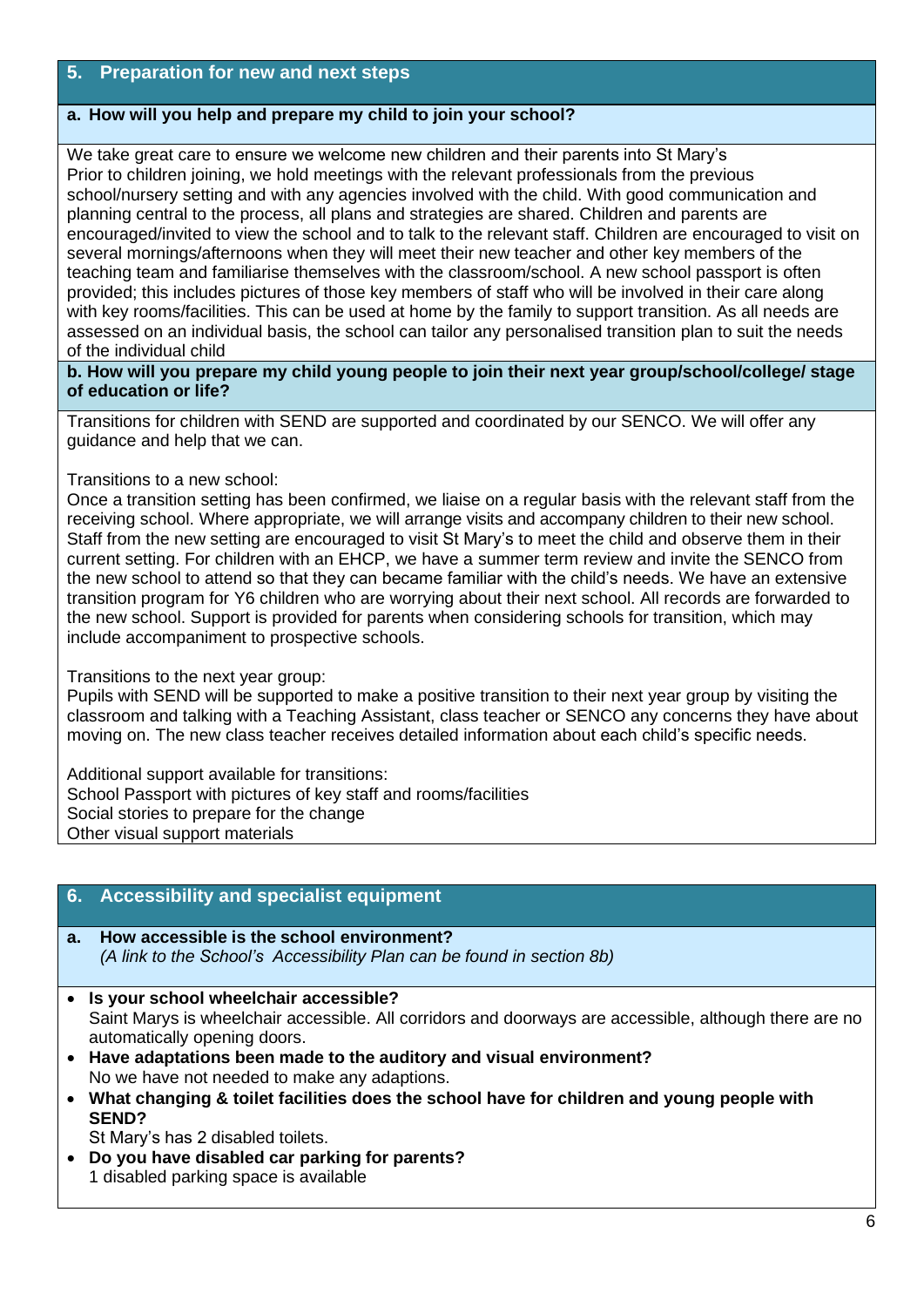#### **b. What if my child needs specialist equipment or facilities?**

We make every effort to provide the equipment and resources each child needs. Where specialist equipment is required, we will seek support from the external professionals and agencies involved who can assist us in obtaining such equipment.

## **c. How will my child/young person be included in activities outside the classroom including physical activities, school clubs and school trips?**

Saint Mary's is an all-inclusive school and all pupils are encouraged to embrace the broader curriculum.

The school runs a wide and varied number of extra-curricular clubs to which all pupils are welcome. The school will support parents in informing the provider of their child's specific needs.

We go out of our way to ensure that all pupils are included in school trips including those requiring medical, dietary or physical support.

Physical Education is a very important part of the school curriculum and, again, with reasonable adjustments in place, every child is encouraged to participate.

SEND children are encouraged to participate in the School Council and EcoCouncil.

Where necessary, we purchase supply additional resources and/or support. We carry out risk assessments to ensure that we are meeting the needs of all children. We have access to a local Authority Advisor can help with more detailed aspects e.g. residential trips.

# **7. Training for staff, specialist services and further support**

**a. With regard to staff who support children with SEND, what expertise do they have and what training have they undertaken?**

- A SENCO who is studying for the National award for SEN Coordination this academic year and attending all local authority SENCO training. practitioner.
- Ongoing SEND training for all teaching staff. External agencies supporting St Mary's with SEND training needs include SHINE, Speech and Language and other professionals from Children and Young People's Integrated Therapies (CYPIT)
- Educational Psychology, Occupational Therapy and Behavioural support.
- Some Teaching Assistants have specialist and long term experience of working with SEND pupils.
- All staff have received behaviour management training, Safeguarding and Prevent training.
- One qualified ELSA who is monitored through regular supervision meetings.
- Two level 1 Team Teach trained staff
- Reception staff are trained in Attention Autism Bucket Therapy and NELI (an early language intervention)

Occasionally a specific need for a child may arise and then specific training will be planned. Staff meetings and Senior leadership meetings will sometimes focus on specific needs within SEND.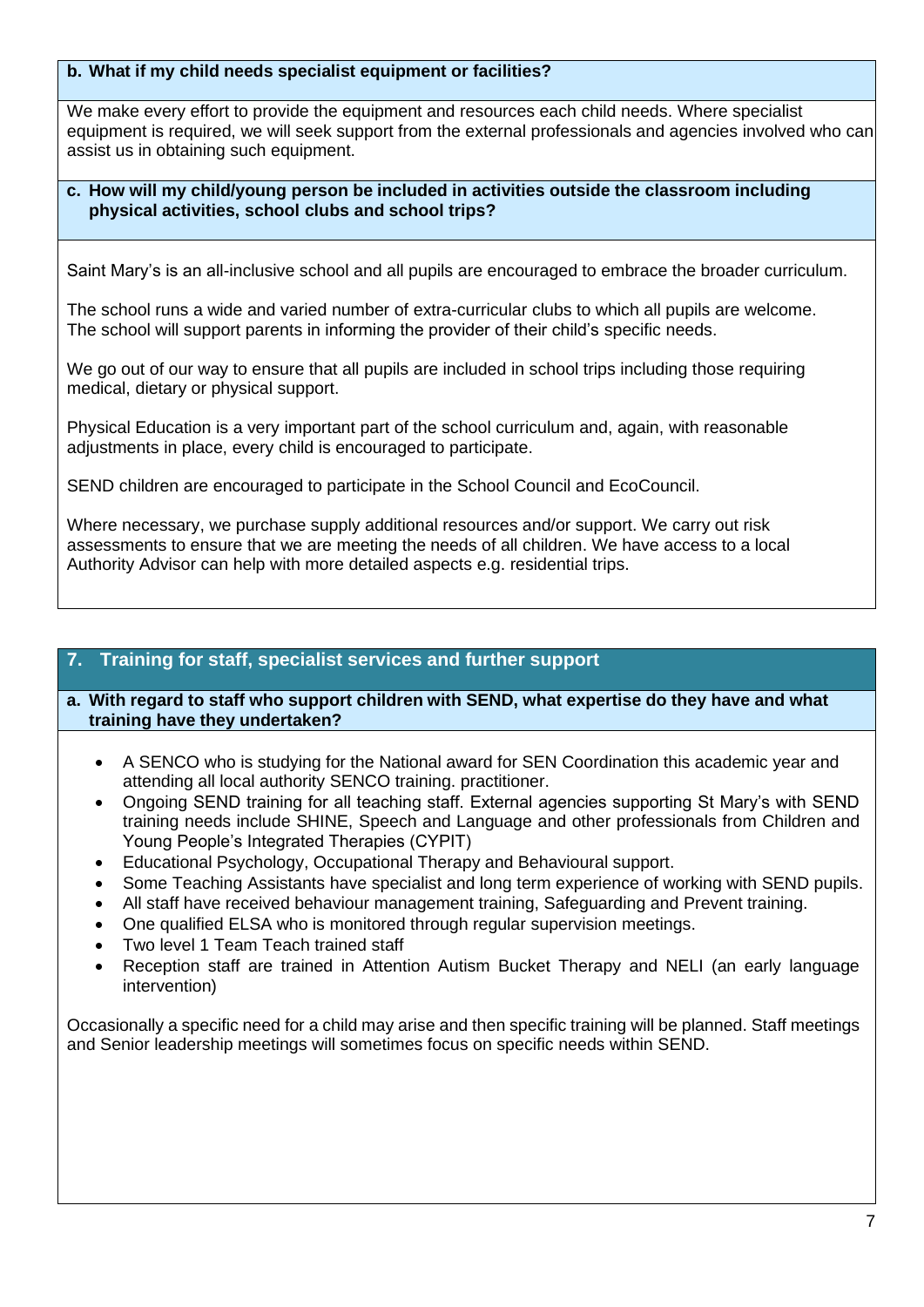#### **b. What other agencies do you involve to meet the needs of my child/young person and how can I access support from these agencies?**

We have regular involvement from other agencies who support us in meeting each child's needs. Where possible we invite parents to attend meetings so that they can share in the advice and recommendations and mirror support received in school at home. We will always ask for your permission to discuss your child with them.

The agencies we involve may include:

- Speech & Language Therapy Service provided by the local authority
- RBWM Children and Young People's Disability Service (CYPD)
- Educational Psychologist Service provided by the local authority
- Behaviour Support provided by the local authority
- Shine Team (Outreach Autism Service) based at Furze Platt Senior School
- School nurse provided by the local authority
- Education Welfare Officer (EWO) provided by the local authority
- Occupational Therapy/Physiotherapy provided by the local authority
- The Early Help Hub (including behaviour support)
- CAMHS (Child & Adolescent Mental Health Services)
- The Virtual School (for Looked After Children)
- Number 22 Counselling Service

The referrals to the above services are co-ordinated via our SENCO as a result of discussions at progress meetings, parent consultations and as part of our "assess, plan, do and review" cycle.

## **c. Who should I contact to find out about other support for parents/carers and families of children and young people with SEND?**

You can contact the Information, Advice and Support Service for Windsor and Maidenhead who provide impartial information and advice on matters relating to Special Educational Needs and Disabilities for children and young people aged 0-25 and their families Tel: 01628 683182

## Email: [ias@rbwm.gov.uk](mailto:ias@rbwm.gov.uk)

Website: [https://ias-rbwm.info](https://ias-rbwm.info/)

Please follow this link to the Royal Borough of Windsor and Maidenhead's Local Offer for information about other services that might be available to support your child/young person: [https://rbwm.afcinfo.org.uk/local\\_offer](https://rbwm.afcinfo.org.uk/local_offer)

## **8. Policies**

**a. Are you aware/familiar with the requirements of the Disability Discrimination Act 1995 (Special Educational Needs & Disabilities Act 2001) and the Equality Act 2010?**

Yes and our policies have been written to reflect current legislation

#### **b. Where can I find other school policies relating to SEND?**

The following SEND policies and documents are available on the school website

Under Key information, Policies and then Special Educational Needs and Disabilities:

- SEND Policy
- Accessibility Plan

Under Key information, Policies:

- Child Protection and Safeguarding Policy
- Behaviour Policy
- Diversity and Equality Policy
- Intimate Care Policy
- Anti-bullying Policy